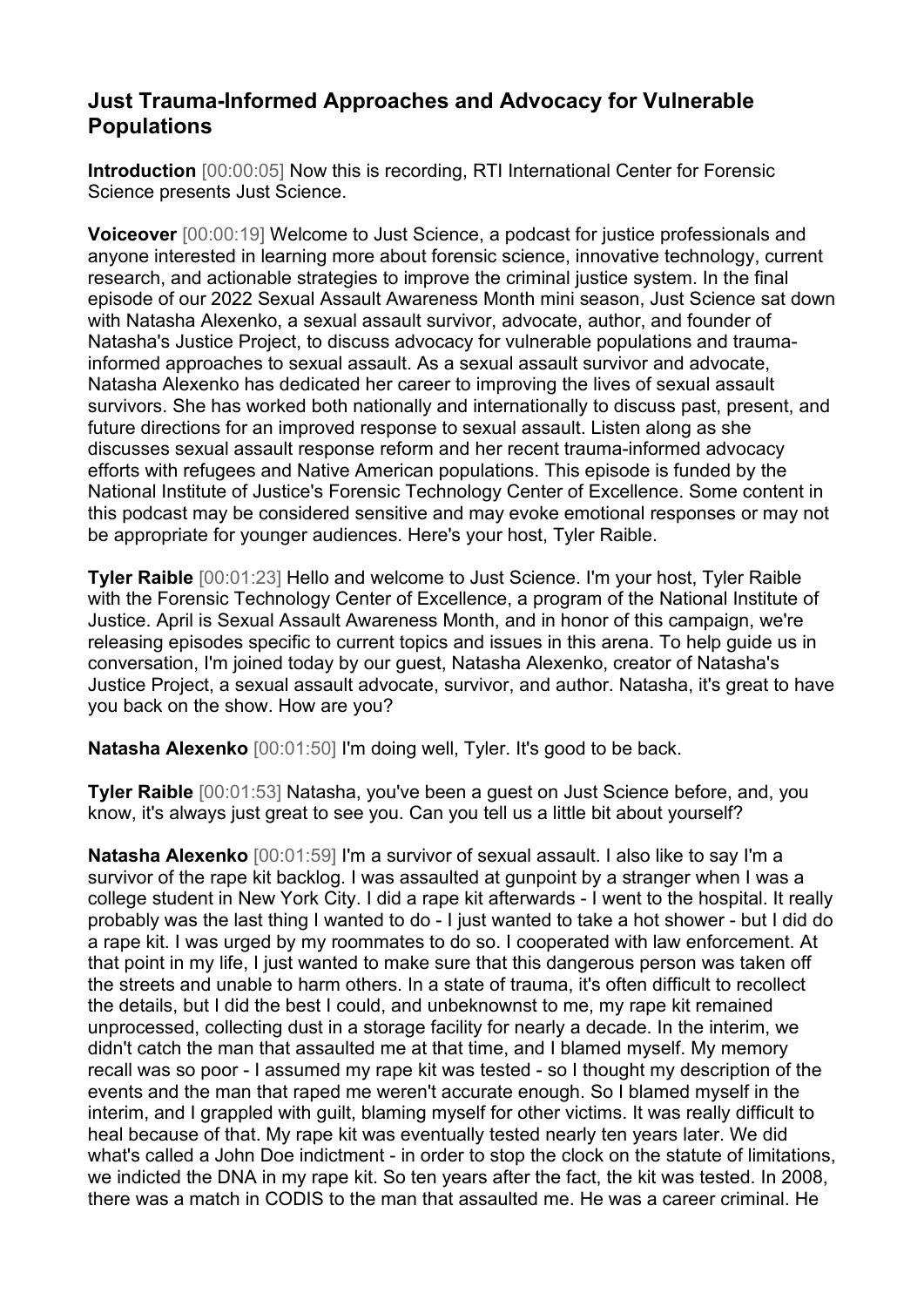committed crimes across the country. He harmed others across the country. He was a one-man crime spree and a public safety hazard, but we did find him. I'm very fortunate to have received justice in my case. He is presently behind bars where he can harm no other individuals. I never wanted to take for granted the justice I received. I didn't want to be an anomaly. I wanted to use my story as best as I could to articulate what healing was, the value of processing rape kits for survivors and also for the public at large for public safety. I published a book about my experiences, and I've had an opportunity to speak across the country, to work on legislative measures across the country addressing rape kit reform, addressing sexual assault reform, and also just being able to speak before Congress, Senate, and most importantly, to other survivors and get to meet with them across the country. And so it has been quite a journey.

**Tyler Raible** [00:04:49] Last year, I sat down and read your book, A Survivor's Journey: From Victim to Advocate. What made you decide to write a book?

**Natasha Alexenko** [00:04:56] Well, I think that, you know, any time I had an opportunity to speak, it was really difficult to hit all the points. And I really, really wanted to let everyone know my story, my journey, just kind of like in more of an intimate kind of portrayal of what happened to me. And I wanted to be really honest about what it was like going through the process of healing. I wanted it to be raw. And I wanted to honor the survivors that I had met and the questions they were asking me. You know, after I would get up and speak at a school, you know, survivors had generally the same questions for me, and I never really had an opportunity to articulate all of that when, when I'm speaking. So I wanted to be sure that I hit all the questions I was being asked, to be open and honest, because there are so many questions asked behind closed doors that we just don't talk about. I think it's important for survivors to know there's nothing to be ashamed of and that it's okay to be open. We did nothing wrong. And also kind of get that feedback for myself too, that when we all are in different stages of healing, and healing isn't something that happens overnight. I'm still healing now. I still have my days. I still have my moments. And I think that what's helped me along the journey is not only articulating what happened to me and finding catharsis in that process, but also connecting with others and seeing that I'm not alone in some of the emotions, some of the feelings, some of the challenges I have. It's really empowering to know there's others out there whose feelings and hopes and dreams are so similar to mine. I just really honored every time I'm in touch with someone.

**Tyler Raible** [00:06:37] And that makes perfect sense. I could see where the sense of community that would be created through this very, very personal account. You're also the creator of your own nonprofit, Natasha's Justice Project. So could you tell us a little bit about Natasha's Justice?

**Natasha Alexenko** [00:06:51] I started Natasha's Justice Project in 2011, and it's really changed and evolved to kind of suit where we are in terms of processing backlogged rape kits. And that was really what it was about. You know, its impetus was to really educate, to get the word out there. You know, in 2011, not many people were aware of the fact that there were unprocessed rape kits, that there was a rape kit backlog. You know, any time I talked about it, people would just be shocked and say, how is this possible? And I thought it was really important to get the word out. Certainly, law enforcement was aware of it. Prosecutors were aware of it, but the general public was not. And I really set it up with a group of others to just use it for educational purposes and find out how we could assist jurisdictions throughout the country that were facing issues with unprocessed rape kits, like find out how could we help them? What funding was out there? We had funding to process kits that were sitting in labs. We had funding for labs. But how do we get funding to kits like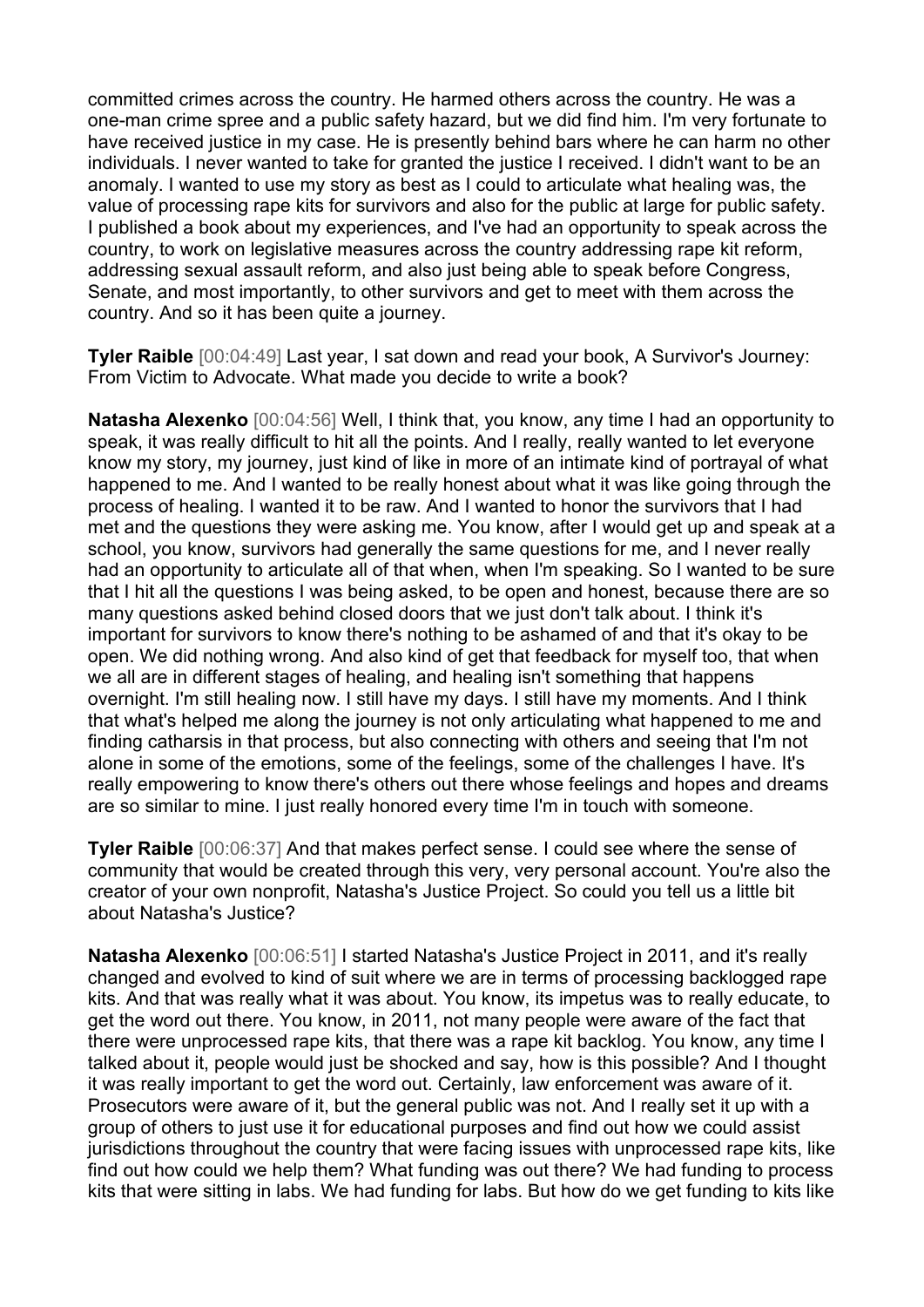mine that weren't at a laboratory, that had not made it to a lab yet - they were still sitting in storage. So advocating for that, really fortunate to have funding streams that are now dedicated to that and a public that is aware of unprocessed rape kits. So presently NJP really has evolved into something that just ensures that every state has legislative measures in place to address backlogged rape kits and to support survivors. For example, you know, I worked recently with the California Senate on a legislation that will give transparency so survivors can track their rape kits in the process. They can be awaremade aware of where their kits are - have they made it out of the hospital or are they at the laboratory, are they still in law enforcement? So they could really kind of watch the process unfold. So Natasha's Justice Project presently is really working towards that, more the legislative measures.

**Tyler Raible** [00:08:57] And, Natasha, you've mentioned that you consider yourself a survivor of sexual assault, but also a survivor of the sexual assault kit backlog. And I know that that's kind of the driving force behind NJP, Natasha's Justice Project. So I guess I'm just trying to get your- get your, your thoughts. What are the thoughts on the backlog? Are we making progress in addressing it and on a national scale?

**Natasha Alexenko** [00:09:21] I see a tremendous difference in processing of sexual assault evidence kits since 2011. It is remarkable and there's certainly a lot of room for improvement. And I think that it was really the catalyst kind of creating other- recognizing there are other issues, right. So the fact that the sexual assault evidence kit backlog, it was just really kind of like the tip of an iceberg, recognizing what else was involved in that. Well, are we addressing trauma in survivors? Are we recognizing what that looks like? Is that why some of these kits weren't processed? Was law enforcement perhaps not trained appropriately when dealing with survivors? Are practices survivor centered? So it was really kind of the catalyst for a host of other issues that needed to be addressed in order to fix the backlog of rape kits. You could send all these sexual assault evidence kits off to a lab and test them all. But it's just going to occur again if you don't address the reasons behind why it began in the first place. But you're now have this multidisciplinary team that's tackling the issue and they're vital to the process and people are recognizing how important it is and the things that are necessary in order to process rape kits.

**Tyler Raible** [00:10:47] One of the recurring themes on, on the podcast when it comes to sexual assault response reform has always been improvements. How do we do better? And I hear often that we are improving. I know that you provide training and expertise on trauma-informed interactions with survivors, and you had mentioned that that's part of the areas that we're still focusing on, is making sure that the people interacting with survivors have the tools that they need to be successful in the position. So could you tell us maybe a little bit about this training? You know, what's the experience like? What's the response like from law enforcement?

**Natasha Alexenko** [00:11:23] I think that it's- it's so essential because we were hearing when we had these unprocessed kits that a lot of times there was kind of an assumption that every victim is going to look this way, is going to come and be crying, is going to be hysterical in tears. That's not always the case. Trauma looks different. It looks different in everyone. And it's essential that that is something that's recognized as we move forward. You can't really have a victim or a survivor centered approach without including a traumainformed approach. They have to coincide with one another. Trauma is something that needs to be recognized in the entire process. And it's really interesting because, you know, as I've, you know, continued my work and some of the work that I do globally on gender-based violence, you know, we always look at this, whether you're looking at sexual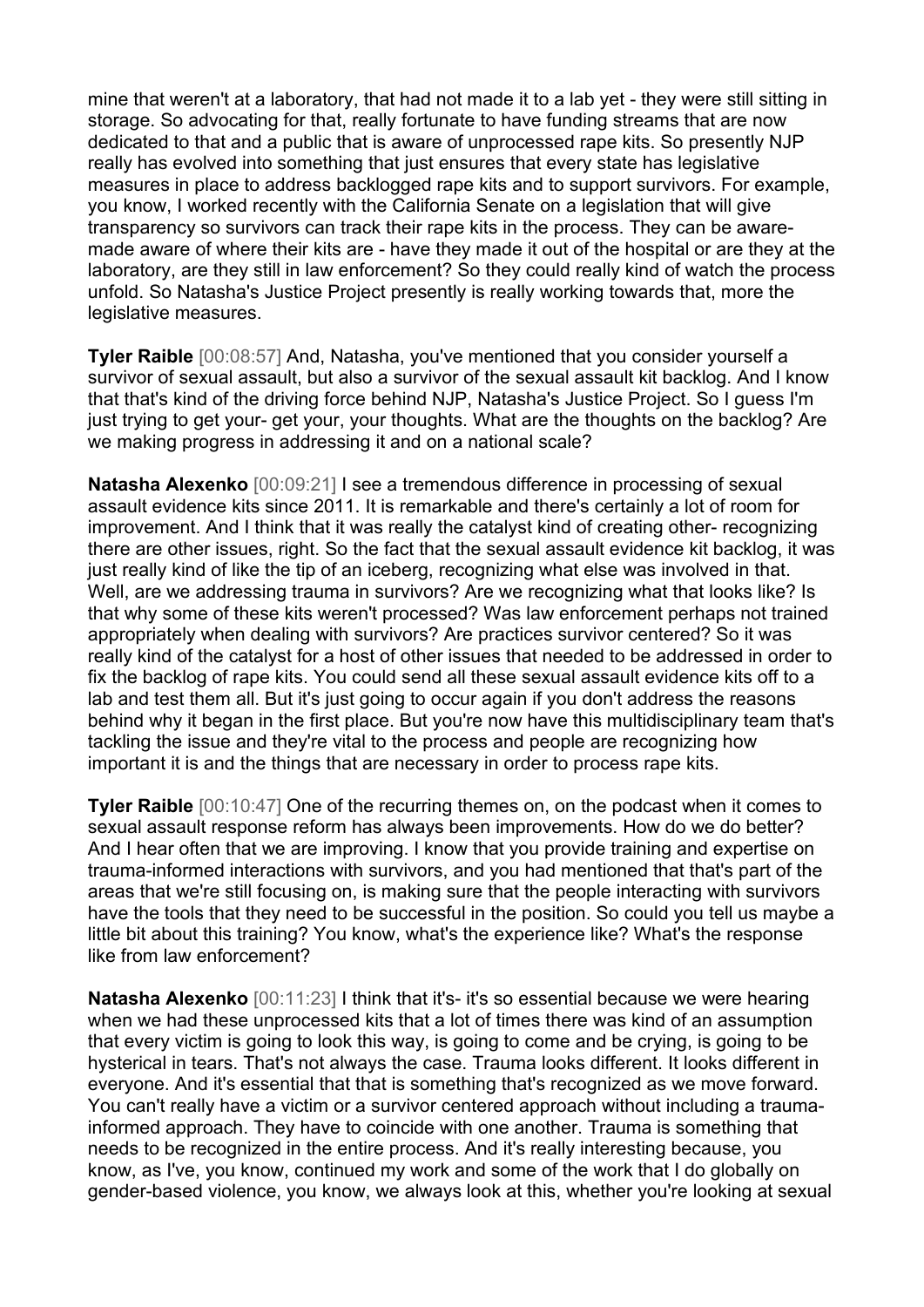assault survivors, looking at survivors of domestic violence, these are all things that we need to recognize because when we work with people, if we don't have an understanding of the feelings that someone might be going through, the emotions, then it's- it's really not as powerful. We're not going to reach them in the same way if we don't approach them from the perspective of someone who is informed in understanding trauma.

**Tyler Raible** [00:12:45] Natasha, you mentioned some global work. Tell me what's going on, what's happening with that?

**Natasha Alexenko** [00:12:49] So, yes, so I've been working globally with a group called Voice and we have just done some amazing things with major global organizations, whether we are designing their policy for sexual assault reform internally, how they approach others. Also a lot of work around gender-based violence, particularly among refugee populations, which presently is something that the world is focused on right now. And just kind of applying trauma-informed, victim-centered approaches to how we deal with individuals being served by these global entities, making certain that staff members are sensitive to the needs of the survivor, whether they're a sexual assault survivor, whether they're a survivor of domestic violence, and understanding, they're- they're just not a number. They're a human being. And what you say and your interactions can change their lives. I really felt honored to kind of bring some of what we've learned here in the United States, and really because it's been an evolution, right? Like it's really evolved from 2011 and taking that and applying it to situations that are occurring globally. And then also cross-pollinating that because there are, there are things that we've learned globally among refugee populations, among survivors of calamities that we can bring into sexual assault and how we're approaching survivors because there's a lot of data that we can bring in, but there's also human stories which are way more important than any data can ever relay. So that's been really exciting to just kind of be a witness to this idea of crosspollination and bring what I've learned in the United States globally.

**Tyler Raible** [00:14:43] I am just kind of struck by curiosity. What are your impressions of sexual assault response at an international level? On the show, we have a pretty good idea of what it looks like within the United States, but I was hoping to get kind of your perspective on a global response.

**Natasha Alexenko** [00:14:57] One thing that was really striking to me, in the United States, each state has its own set of laws and regulations that you kind of have to go through, especially when we are talking about sexual assault kit reform, right. So you kind of have to navigate through each state almost operates as its own country in certain ways. You know, globally that, that is just kind of multiplied over. So it's always a challenge as you're working in different countries to kind of work that in and understand where they're coming from, not only their laws and procedures, but just culturally how things can kind of differ. Even things like confidentiality, like here in the United States, if- if I disclose I've been assaulted, there's not necessarily a rule that's going to say, no, we have to have your name out there. And so that's kind of been a challenge, is- is how to kind of work around situations where disclosure is mandatory. But it's also a good way to kind of, again, utilize what we've learned and be able to say, well, this is why confidentiality is important, why we put survivors first in every circumstance. We want to encourage reporting. You know, we have found statistically that areas where privacy, where confidentiality is taken out of the equation, there is less of a chance of someone coming forward and talking about it and the value behind that. It's interesting, you know, while countries and the way they approach sexual assault may vary, not everyone, for example, trauma-informed is fairly new concept globally. What is the same is trauma and survivors - how it affects not only their lives, but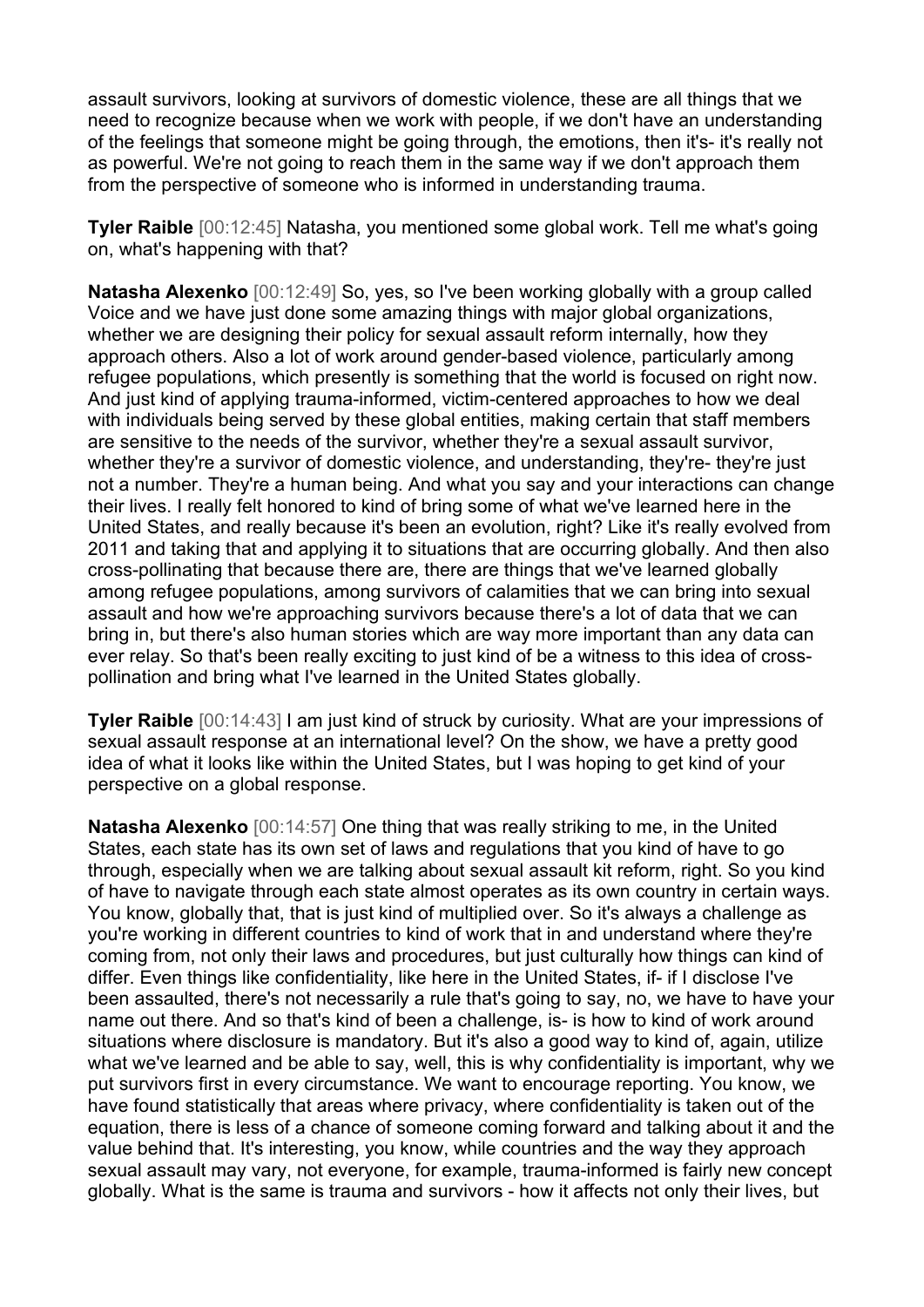their lives of the communities in which they live. The things that encourage survivors to report are the same. Trust, understanding - those things are universal, are global communities, public safety. All of those things are the same. In my situation, one thing that was really something I recognize in myself is, you know, I was in a very fortunate situation. I had support from family, support from friends. I had a good relationship with law enforcement. And that is not the same in every case. Absolutely far from the truth, and certainly globally that's even multiplied, especially in survivors in areas of conflict.

**Tyler Raible** [00:17:16] Yeah, I don't think there's any way we could really understate the value of a support network. So what strikes me is when we're talking about groups of people who are displaced, when we're working with refugees. So what exactly are you doing with these, with these displaced peoples?

**Natasha Alexenko** [00:17:30] Well, certainly recognizing and trying to get an informed analysis of how countries that are accepting refugees, how they're approaching them as they enter into a new country. Are they recognizing signs of trauma? How are they prioritizing that, especially with COVID? So, you know, we had a lot of situations where if you have refugees coming in from another country, families are kept together because of COVID, and they're isolated in quarantine. And sometimes those families, that's not like a healthy family unit. There's domestic violence occurring. And that can be exasperated by the quarantine process, by the process of keeping these people close together. They've already come from a traumatic situation. So ensuring that countries are prioritizing that in that situation. I just actually did some work in Canada, and domestic violence is the number one priority, COVID is secondary - if they do see signs of that occurring in populations that are entering the country, and from the refugees I've spoken to that have been welcomed in that manner with that trauma-informed approach as they've been brought in, it's just been a great experience. I mean, they- they've just gone through such a tremendous ordeal. It's very emotional. They've lost everything. They're coming to a new country with a new language. And at the very least, we can respect where they're coming from and recognize they may be safe now from the country they're fleeing from, but how do we make sure they're safe here, too?

**Tyler Raible** [00:19:05] I love the concept of taking lessons learned from one area and putting them towards another. And, you know, on Just Science, we're huge fans of taking research and theory into practice. And the fact that we get to see this theory both, you know, applied to sexual assault response but also into other humanitarian efforts is remarkable because I know that on top of all of the other stuff you're doing, you're also involved in supporting sexual assault response reform for Native American women. How did that get started?

**Natasha Alexenko** [00:19:36] If you could just see for a minute the other people working on this, like, I feel like I never do enough. It's impossible to stop when you just meet people who are just working so hard. And I have to say, I'm such a novice at this experience of helping globally, helping Native American women. I'm like a novice, and I recognize kind of my infancy in this process. And I'm grateful that people are, like, open to me helping. But yeah, presently, I'm working with this amazing group called Strengthening Nations, and we're working together. We're doing a survey right now speaking to groups that are serving Native American women and girls and finding out what their constraints were during COVID. Did they have enough access to PPE? Did they feel safe? How was staffing? Finding out what was missing because COVID, we learned a lot of lessons during the process and we really wanted to kind of gauge historically what we did right, what we did wrong, and what we can do should another crisis occur, and heaven forbid it does, but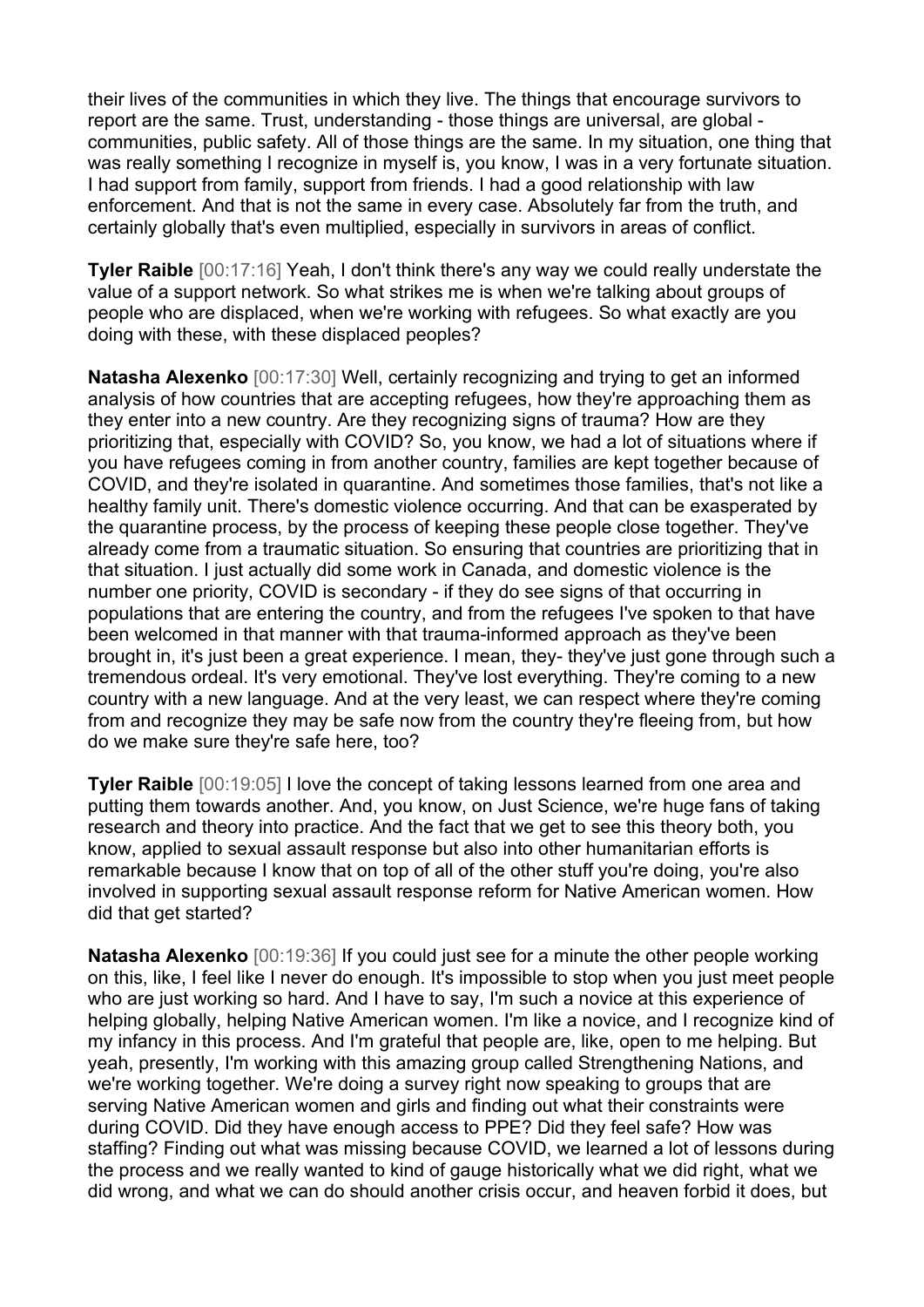I think that we can take a lot of the lessons we learned during COVID to be able to apply it elsewhere. And I think that when I started this journey and disclosed as a sexual assault survivor and did a lot of speaking, I really heard the stories from other survivors who didn't have the opportunity to speak like I did. And I think that the time has come for their voices to be amplified and for me to take on a more supportive role in supporting survivors of sexual assault, domestic violence in any way that I can. So, you know, I'm kind of behind the scenes writing toolkits and, you know, literature reviews and proposals and policies. So I don't take what I do lightly.

**Tyler Raible** [00:21:31] With all of the time that you dedicate to supporting others, into helping others, what do you find most rewarding about all of the work that you're doing?

**Natasha Alexenko** [00:21:39] Honestly, it's the people. It really is. I mean, I think that just meeting people and learning from them and just being inspired by everyone in this field that genuinely does this altruistically. No one's in this for the big bucks. I mean, not that I know of. I think we're just all kind of built out of the same stuff where we're just very mission oriented, very driven. And that's the thing that just everyone kind of keeps me on my toes, whether it's the populations we serve or my colleagues at Voice. Those are the people, right, that just kind of make you just strive to be a better person and, you know, recognize your faults. Like, sometimes I feel like my faults are under a bigger microscope just because I'm surrounded by these brilliant people with so much experience. They just keep me motivated. And I'm also very mindful of, of where I came from. And I'm mindful of what I've learned in the process, the mistakes I've made. As a survivor, I was trying to kind of push my way in because there's all these experts and I'm like but listen to me. And, you know, it took me a few years to say, okay, let's take it down a notch and just listen and give the floor to people who are the experts, but also find a way to have my voice included in there, right. There's a happy medium between taking over and sitting back completely of having your voice included and at the time when it's most needed and most necessary.

**Tyler Raible** [00:23:13] Yeah, I think the importance of having a seat at the table for survivors is the utmost importance, right. And Natasha, I agree with you in that the investigators, the law enforcement, the advocates, the policy makers, the prosecutors, everybody is so inspirational. And as we're- as we're getting ready to wrap up the episode, I want to know, as a survivor, what does Sexual Assault Awareness Month mean to you?

**Natasha Alexenko** [00:23:38] Well, it is just such an important month. And what it means to me now is to really listen to the voices of sexual assault survivors who don't get a chance to speak, who are unable to speak, recognize that they're there, recognize how valuable they are, and also understand that not every sexual assault survivor is at a place in their life, nor should they be, where they want to talk about their assault. And that's okay, too. And I think Sexual Assault Awareness Month for me is a way to articulate to survivors everywhere that we're all one unit together supporting each other - different places in our journey, but there and listening and growing. I hope that this year I have noticed just with everything going on, it's so hard for Sexual Assault Awareness Month to take a priority. And I know there's so much going on right now, but I think that it's such an important time to reflect that sexual assault is still happening. It's still out there. And, you know, I think that it shouldn't be something that is a trend that comes in and out of the news media, and now everyone's interested in it and now no one else is, because it happens every second of every day. I think that when we take in a month like April and just kind of offhandedly talk about it without doing things like you're doing right now, where we're having these discussions and dialogues and learning, we're not going to get any farther. And, you know, the goal of Sexual Assault Awareness Month, yes, is to recognize